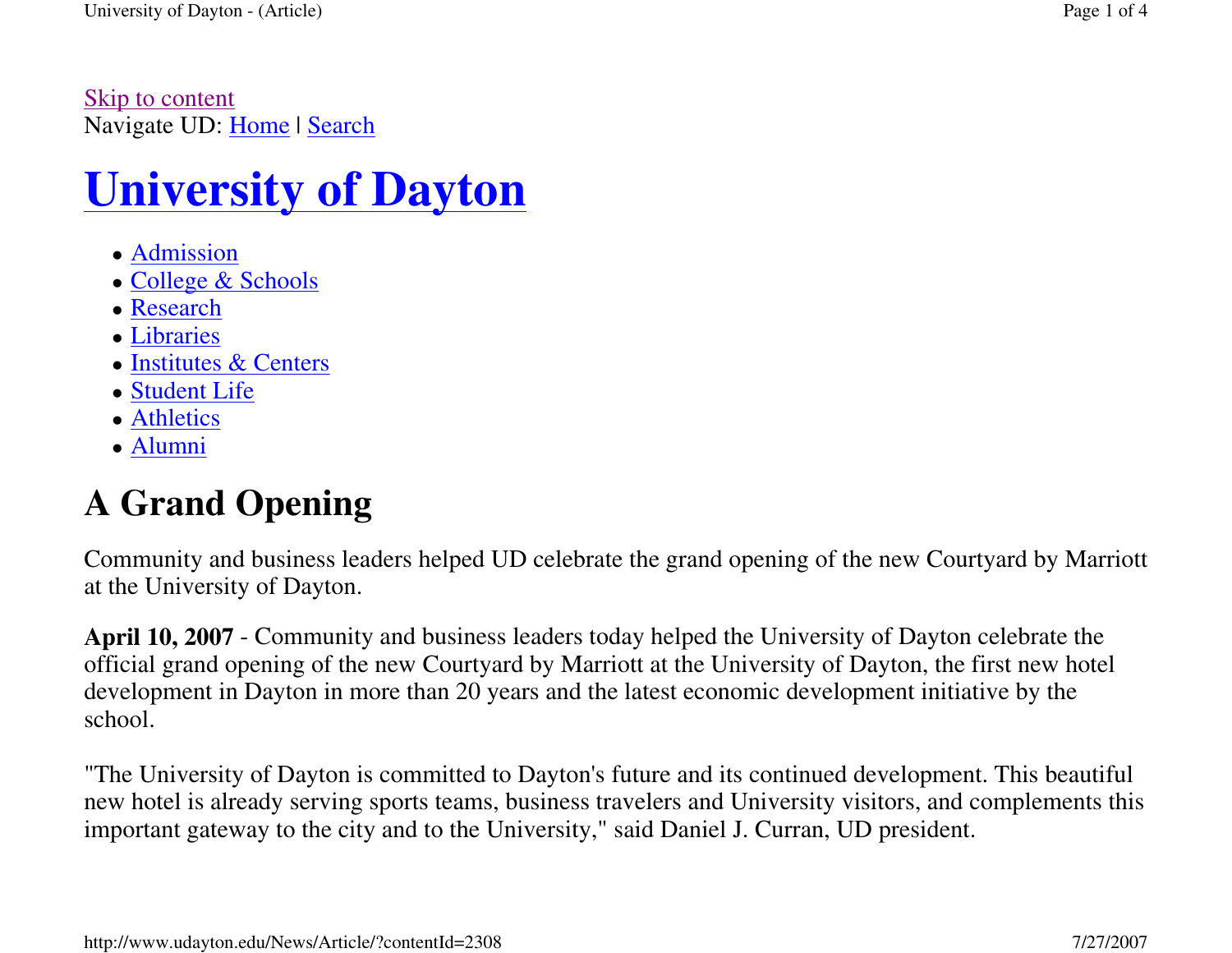"The city of Dayton is proud to have the University of Dayton as a major economic development partner in our community," said Dayton Mayor Rhine McLin. "The ambitious projects UD has in store for property along Brown and Stewart Streets complement the development they are spearheading along the Edwin C. Moses corridor. The opening of the new Marriott Courtyard Hotel is just the latest enhancement to this part of the city."

Part of the UD Arena Sports Complex, the four-story, 101-room riverfront hotel on Edwin C. Moses Blvd. is co-owned by UD and Concord Hospitality Enterprises and first opened its doors Feb. 14 in the midst of a major winter storm.

Since then, the hotel has been "extraordinarily successful," according to Mark G. Laport, president and CEO of Concord Hospitality Enterprises Inc.

"We opened with an unusually strong amount of reservations and have already seen three sold-out weekends, along with good weekday walk-in traffic," Laport said. "A large number of groups have booked the hotel during summer months, and we have strong support from our local corporate clients."

"Concord is pleased with the acceptance of the hotel by the local community and we look forward to a successful partnership with the University of Dayton serving travelers and contributing to the community," Laport said.

Guests at the grand opening toured meeting rooms and guest rooms, including suites equipped with whirlpool baths and public areas for social and business gatherings. Many guest rooms have views of the Great Miami River and Carillon Park.

"Coupled with the beautiful sports complex the University has helped create nearby, this area is one of the most appealing destination points along Dayton's section of Interstate 75," McLin added. "We applaud the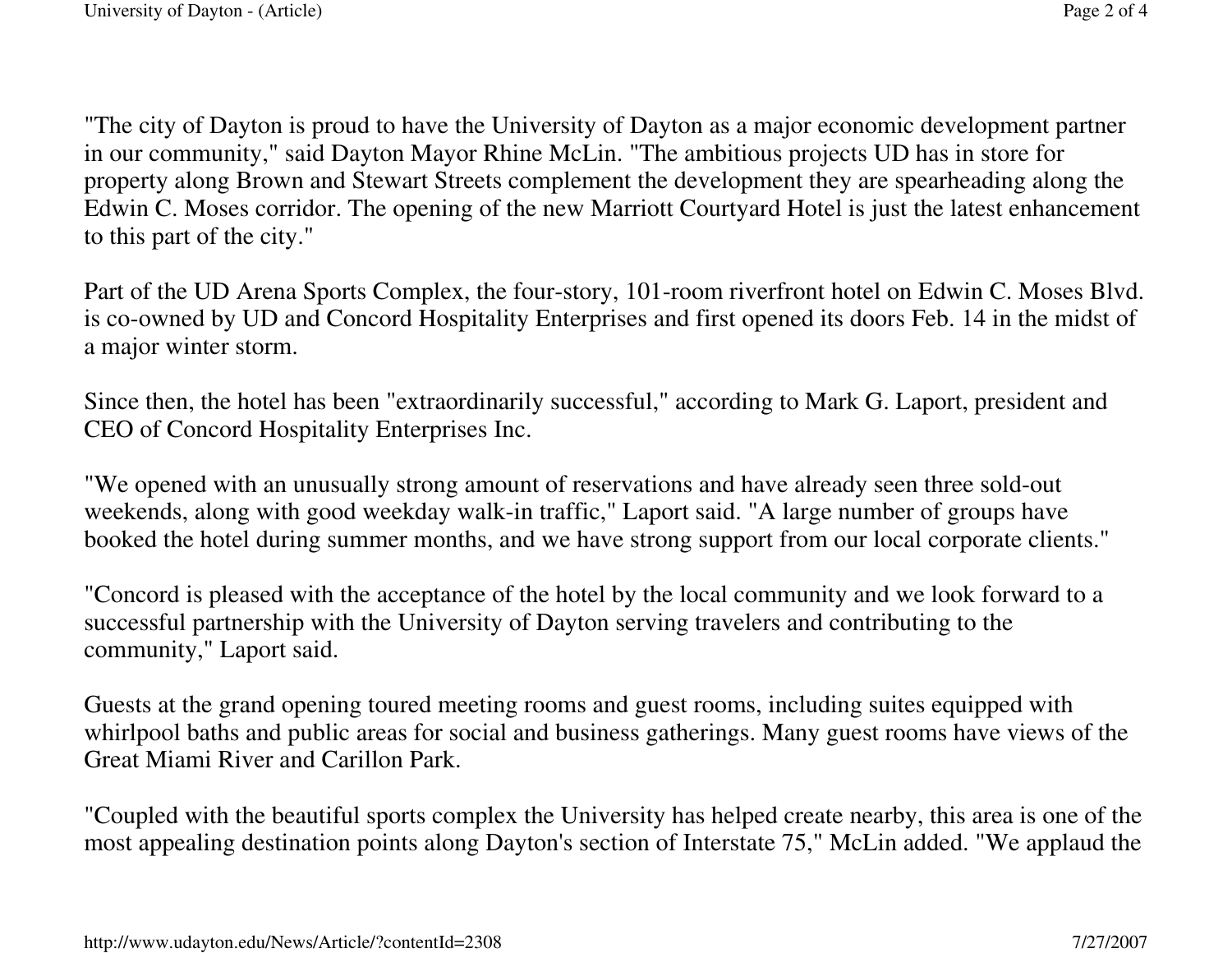University of Dayton's willingness to be active partners in our ongoing community revitalization efforts."

The multimillion-dollar Arena Sports Complex includes five athletic venues used by UD teams, includingbasketball, baseball and softball. The arena has hosted national, regional and local events and tournaments. The new hotel is expected to increase the appeal of the complex for additional sporting events.

In a national ranking issued last fall, the University of Dayton ranked third in the "extraordinary efforts" it makes to the renewal and revitalization of its surrounding community. The "Saviors of Our Cities" list recognizes the top 25 universities and colleges that are "exemplary examples of community revitalization and cultural renewal, economic drivers of the local economy, advocates of community service and urban developers, both commercially as well as in housing."

UD, a private, Catholic university, owns the hotel in partnership with Concord Hospitality Enterprises Co., which constructed and manages the hotel. Concord, headquartered in Raleigh, N.C., develops and manages 46 hotels in the U.S. and Canada.

For more information on the hotel, go to www.courtyarddaytonuniversity.com or the Marriott reservationline at 800-321-2211.

- $\bullet$   $\Box$  Print this page
- $\bullet$   $\Box$  E-mail this page

#### **News**

### **Modeling Mary**

- July, 23 2007 - The University of Dayton will dedicate a new 11-foot bronze statue of Mary on Aug.